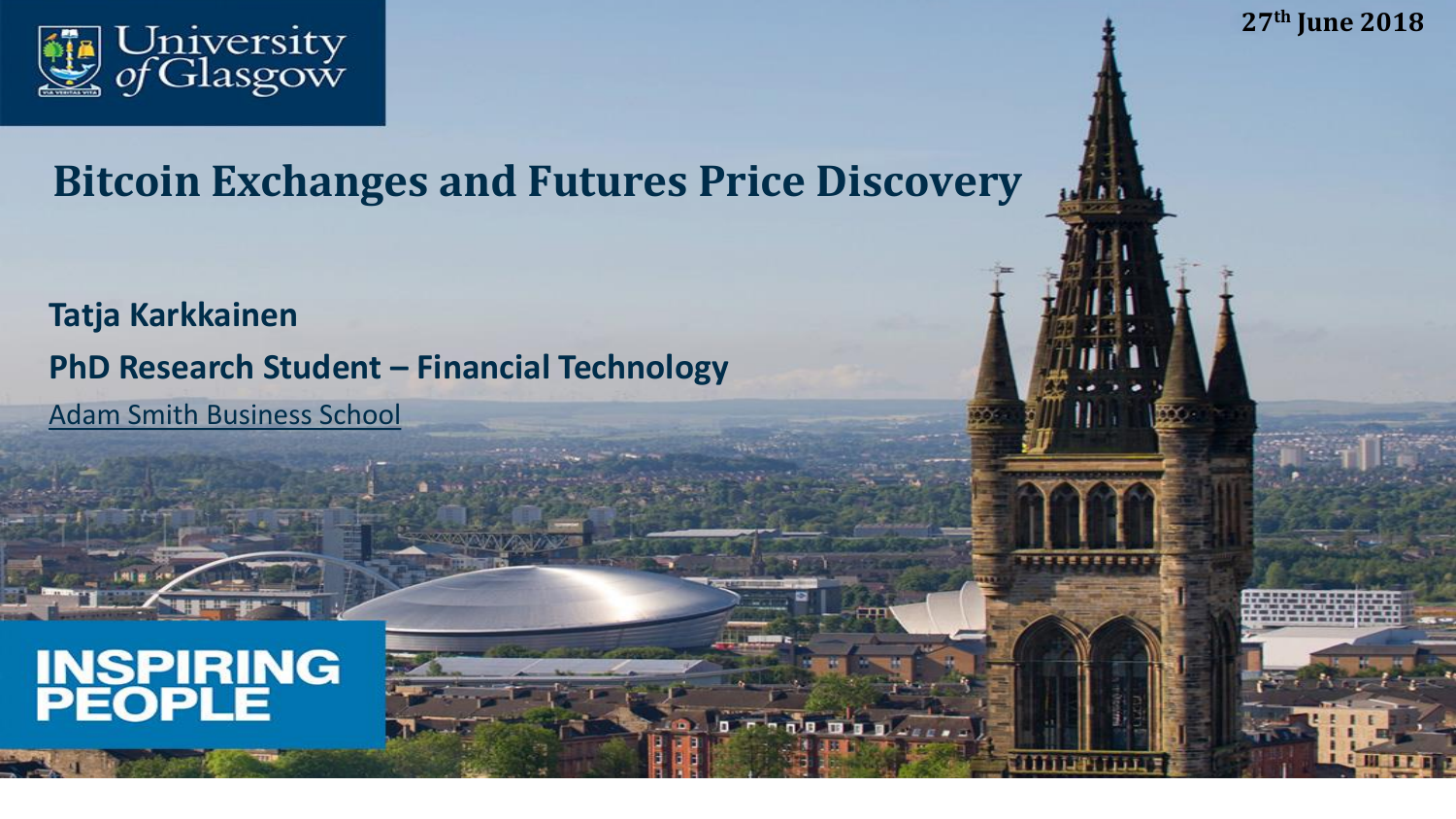### Financial technology – why should it be of interest?

- Recent technological developments have enabled a wide array of new applications in financial markets, e.g. big data, cloud computing, artificial intelligence, blockchain, cryptocurrencies, crowdfunding and robo-advisory**.**
- New Fintech is said to focus more on 'users' due to the opportunity for lower service costs and/or improve convenience.
- Enabling for new services. For instance crowdfunding.
- Provider of services also have a lower barriers of entry. (Marketing budgets/national level regulation remain a problem for scalability etc.)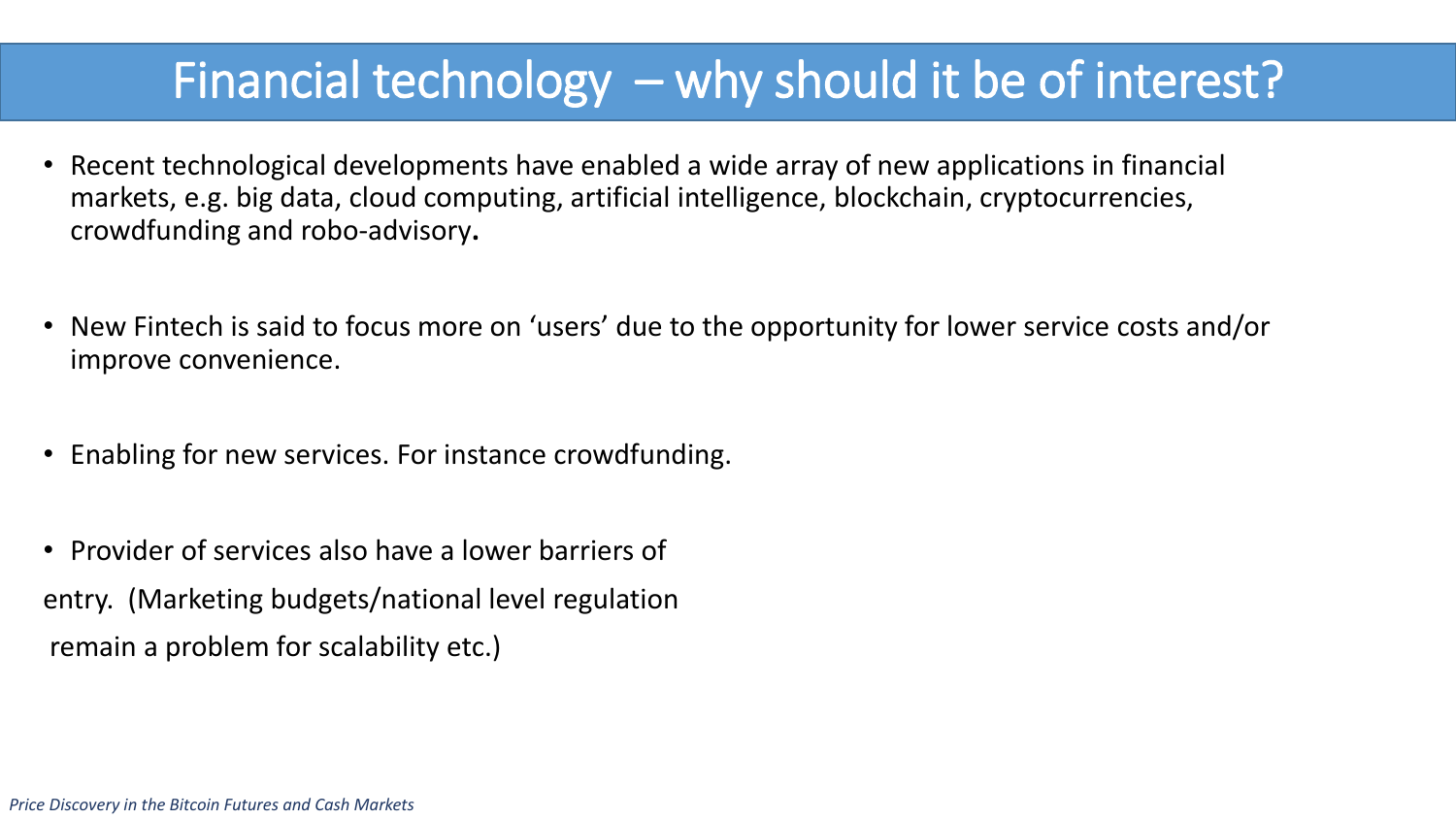### Bitcoin - Blockchain

- Most notable application of Blockchain technologies
- Blockchain technologies facilitate decentralised private currency
- 2007-2008 Financial crisis response to fractional deposit banking (based on notes)

Bitcoin was originally designed as a decentralised and private money payment system with founding motivations to facilitate irreversible online transactions (Nakamoto, 2008).

## BUT

Regardless these main intentions, since then Bitcoin has found popularity as a store of value.



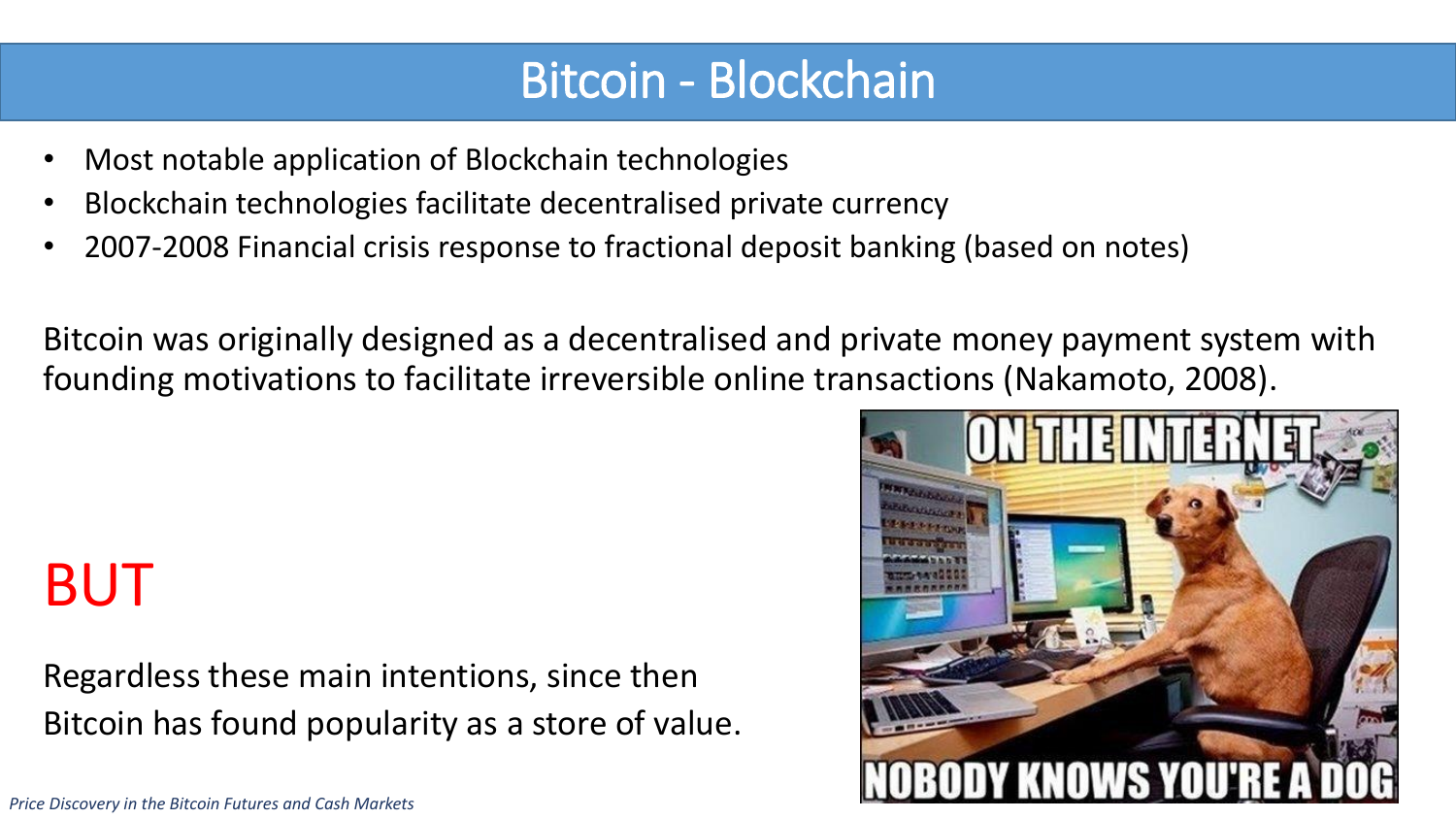### Making Bitcoin Great again - Issues 'remain'

### **VALUATION**

- Lack of fundamental value (traditional future cash flow valuations would not help)
- Price of Mining Bitcoins
- Sentiment
- Detecting Market Manipulation
- Spill Over Factor analysis

### **TECHONOLOGY**

- Counter-effective Network Effects Induced By Scalability: Wider Popularity is Making the Transactions More Expensive
- The Safety Of Cryptocurrency Exchanges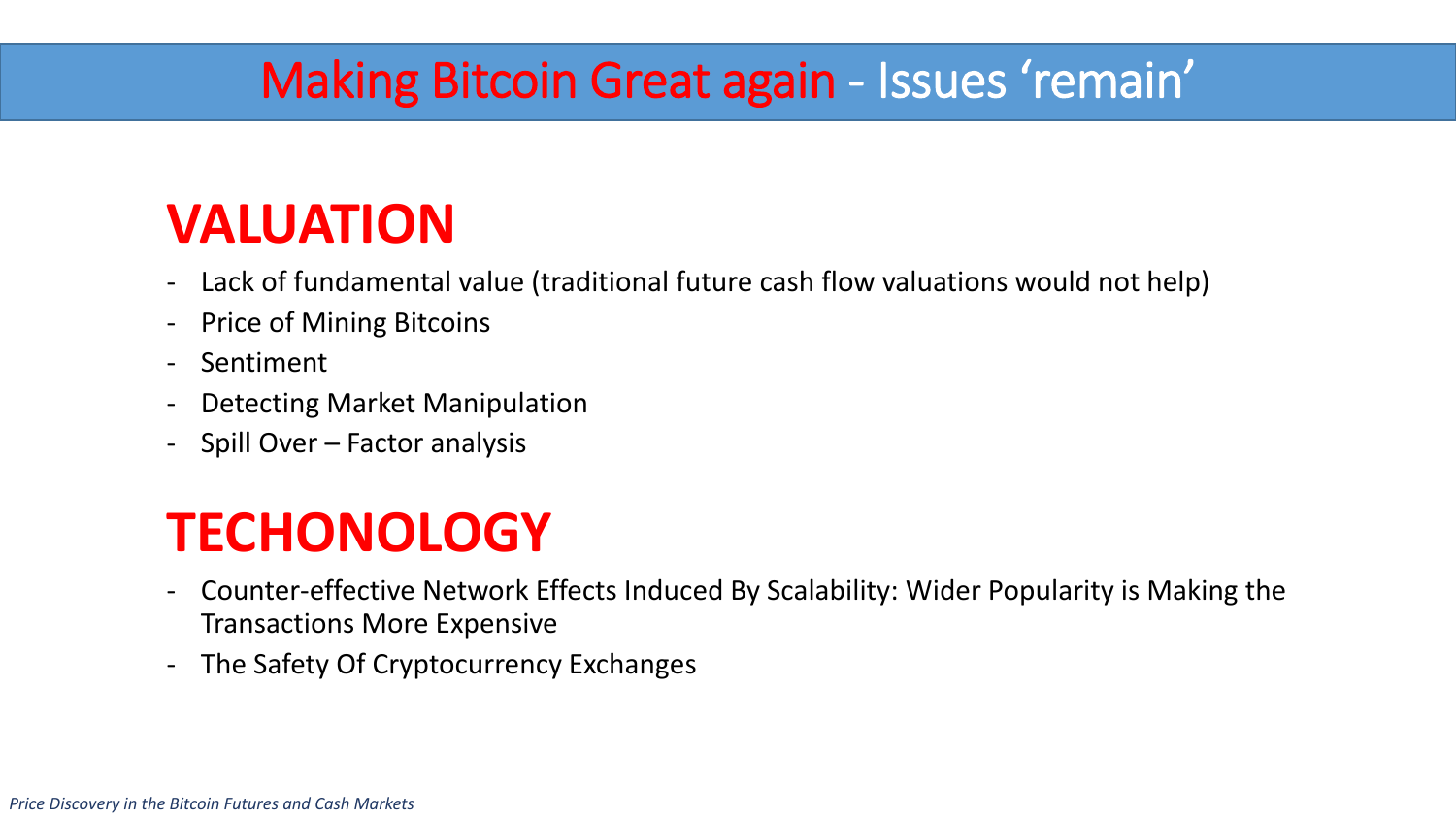### Bitcoin – CBOE Speficiations

- Initial margins 44% with the same maintenance margin.
- One CBOE Futures contract equals to 1 Bitcoin. Cash settled.
- Typical trading hours are 3:30p.m. 3:15 p.m. CT on Mondays and 8:30 a.m. to 3:15 p.m Tuesday through Friday. Weekend related extended hours will be 5 p.m Sunday to 8:30 a.m. Monday.
- The contract is priced off on an auction at 3pm CT on a Gemini cryptocurrency exchange. There is a discretionary 20% trading limit for price fluctuations.

VS.

• Coindesk Bitcoin Price Index simple average weighted constituents of immediate bid and offer spread are Bitstamp, Coinbase/GDAX, itBit, **Bitfinex**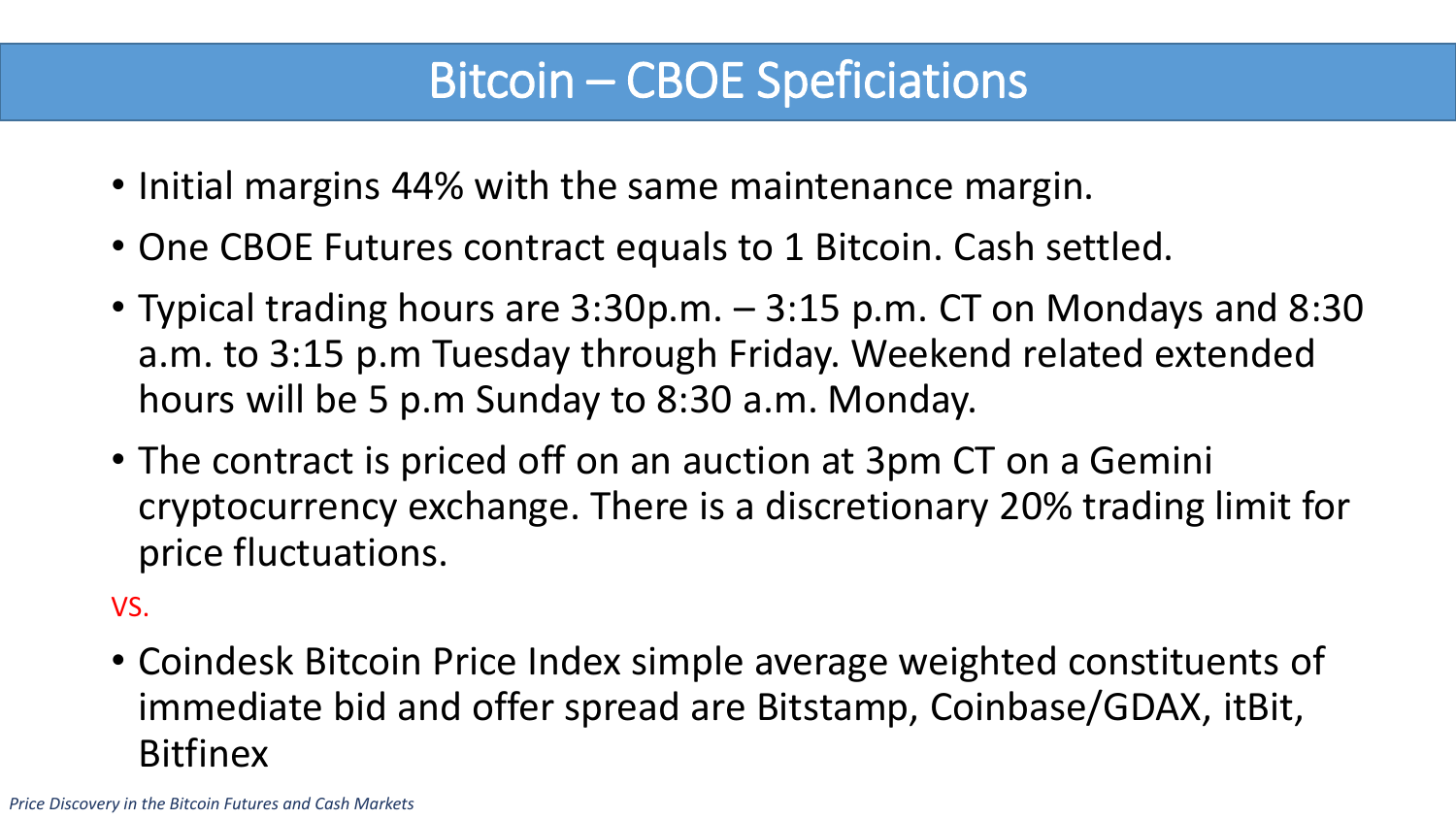### Futures volumes are low

#### **Cboe XBT Bitcoin Futures Trading Data**

| Symbol      | <b>Expiration</b> | Last    | Change    | <b>High</b> | Low     | <b>Settlement</b> | Volume        |
|-------------|-------------------|---------|-----------|-------------|---------|-------------------|---------------|
| <b>GXBT</b> | <b>Barried</b>    | 6285.00 | $+268.15$ | 6349.46     | 6075.19 | <b>COLOR</b>      | <b>COLOR</b>  |
| XBT/N8      | 07/18/2018        | 6290.00 | $+152.50$ | 6345.00     | 6070.00 | 6137.50           | 3215          |
| XBT/Q8      | 08/15/2018        | 6290.00 | $+155.00$ | 6335.00     | 6080.00 | 6135.00           | 134           |
| XBT/U8      | 09/19/2018        | 6320.00 | $+175.00$ | 6340.00     | 6100.00 | 6145.00           | 108           |
| XBT/V8      | <b>Bott</b>       |         |           |             |         | <b>COLOR</b>      | <b>The Co</b> |

(DELAYED 10 MINUTES)

#### No large volumes – and lower open interest in the later term structured futures contracts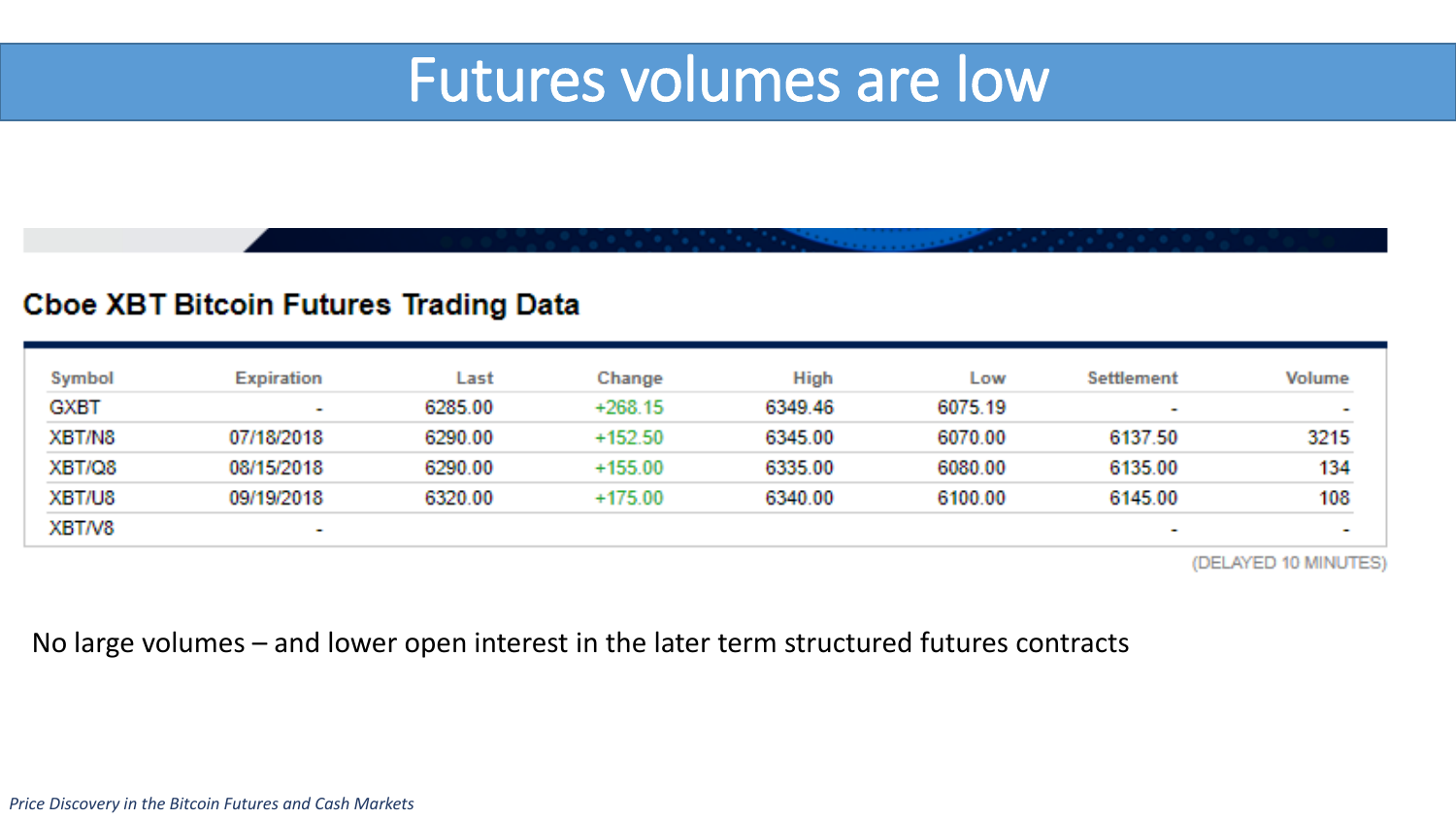## Volatility of Bitcoin



#### 60 Minute Volatility is dropping since the introduction of Bitcoin Futures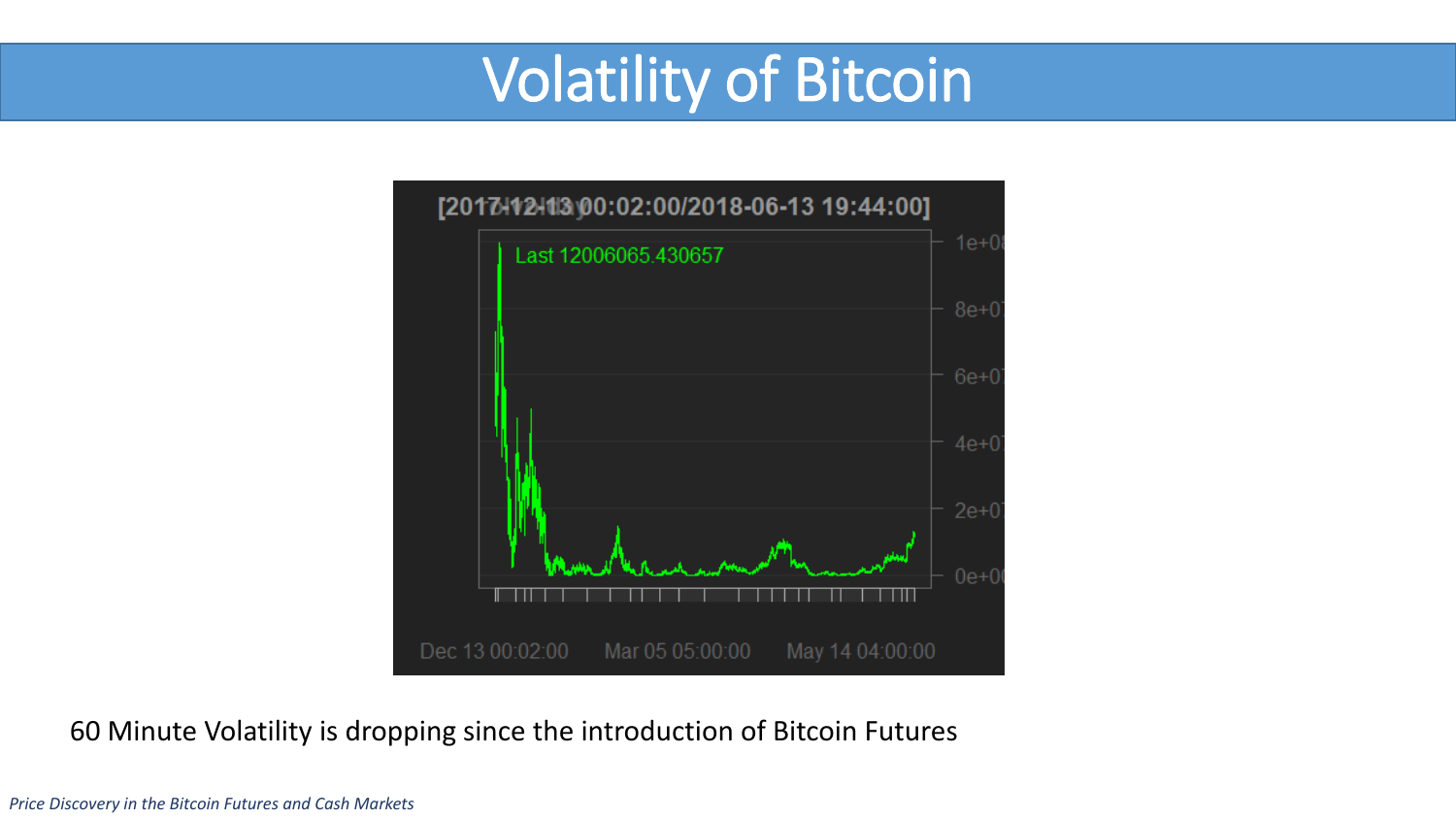### Background, Aims and Objectives

| <b>Background</b> | As Bitcoin futures were introduced only December 2017. There is no previous              |  |  |  |  |  |  |  |  |  |
|-------------------|------------------------------------------------------------------------------------------|--|--|--|--|--|--|--|--|--|
|                   | empirical inquiry on the potential price discovery of cryptocurrency futures.            |  |  |  |  |  |  |  |  |  |
| <b>Problem</b>    | Bitcoins do not have underlying asset or fundamental value, however they seem to have    |  |  |  |  |  |  |  |  |  |
| <b>Statement</b>  | continuing interest and pricing regardless of them being highly volatile financial       |  |  |  |  |  |  |  |  |  |
|                   | instrument. Large institutions due to the lack of valuation methods are mostly absent in |  |  |  |  |  |  |  |  |  |
|                   | the market. Futures were introduced to this market place for informed traders.           |  |  |  |  |  |  |  |  |  |
|                   | Does the futures introduction contribute to the Bitcoin market price discovery and can   |  |  |  |  |  |  |  |  |  |
|                   | predictions be made on how two market places interact?                                   |  |  |  |  |  |  |  |  |  |
| <b>Hypothesis</b> | $H_0^A$ : The spot market does not lead the futures market                               |  |  |  |  |  |  |  |  |  |
|                   | $H_1^A$ : The spot market leads the futures market                                       |  |  |  |  |  |  |  |  |  |
|                   | $H_0^B$ : The futures market does not lead the spot                                      |  |  |  |  |  |  |  |  |  |
|                   | $H_1^B$ : The futures market leads the spot                                              |  |  |  |  |  |  |  |  |  |
|                   |                                                                                          |  |  |  |  |  |  |  |  |  |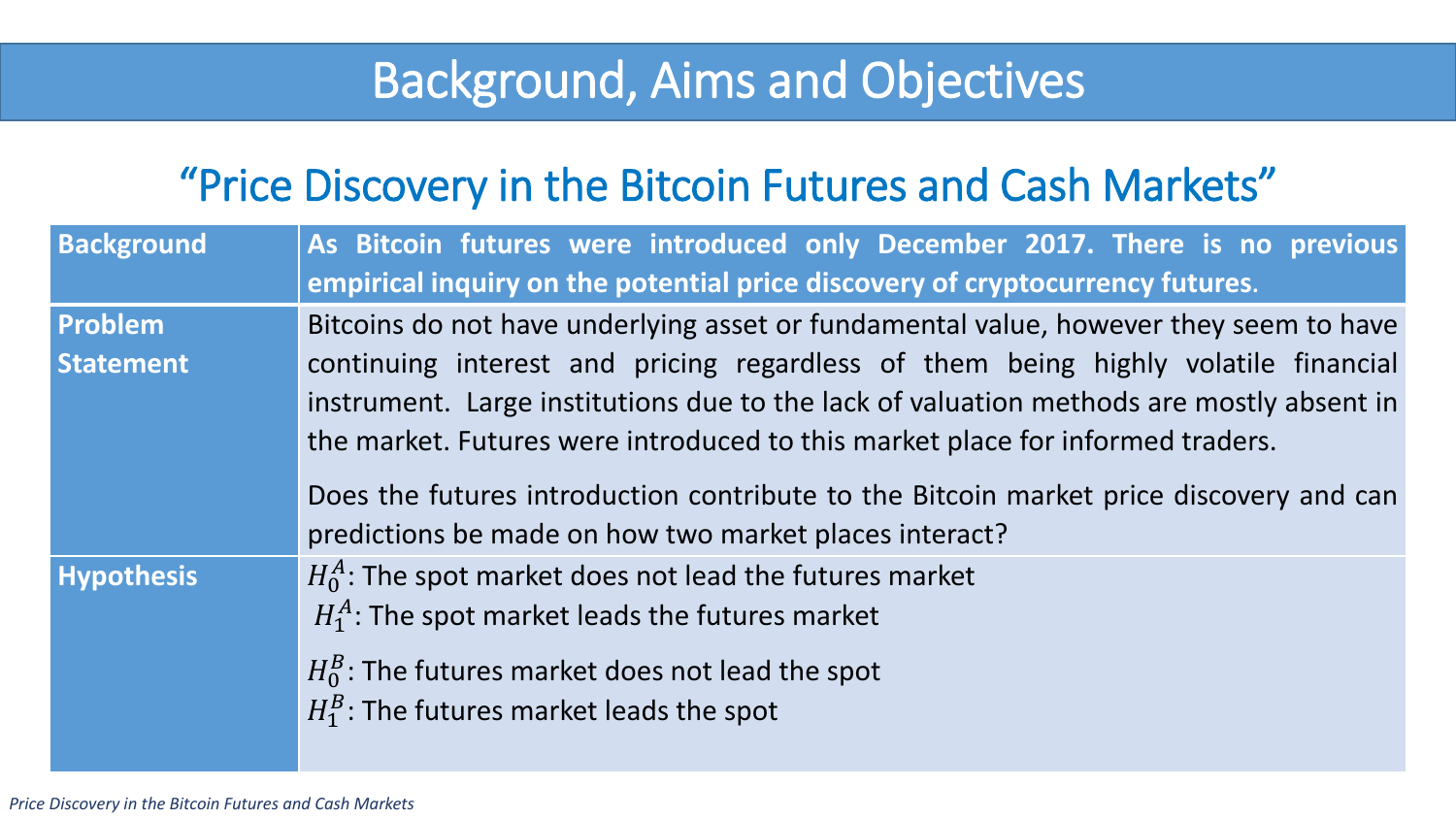

#### **A STUDY ABOUT PRICE DISCOVERY**

- Claim*: `Empirical results suggest that during the dominance of the presumably uninformed private investors, the futures market does not contribute to price discovery.`* Bohl, Salm, Schuppli (2011)
- Empirical inquiry requires: Separation of the market idiosyncratic component from the efficient price. *(*Hasbrouck, 1995)
- Relevance (to financial-market participants): '*A further source of informational advantage of traders is their access to, and trained interpretation of, the information contained in the order flow*` Ito, Lyons and Melvin (1998)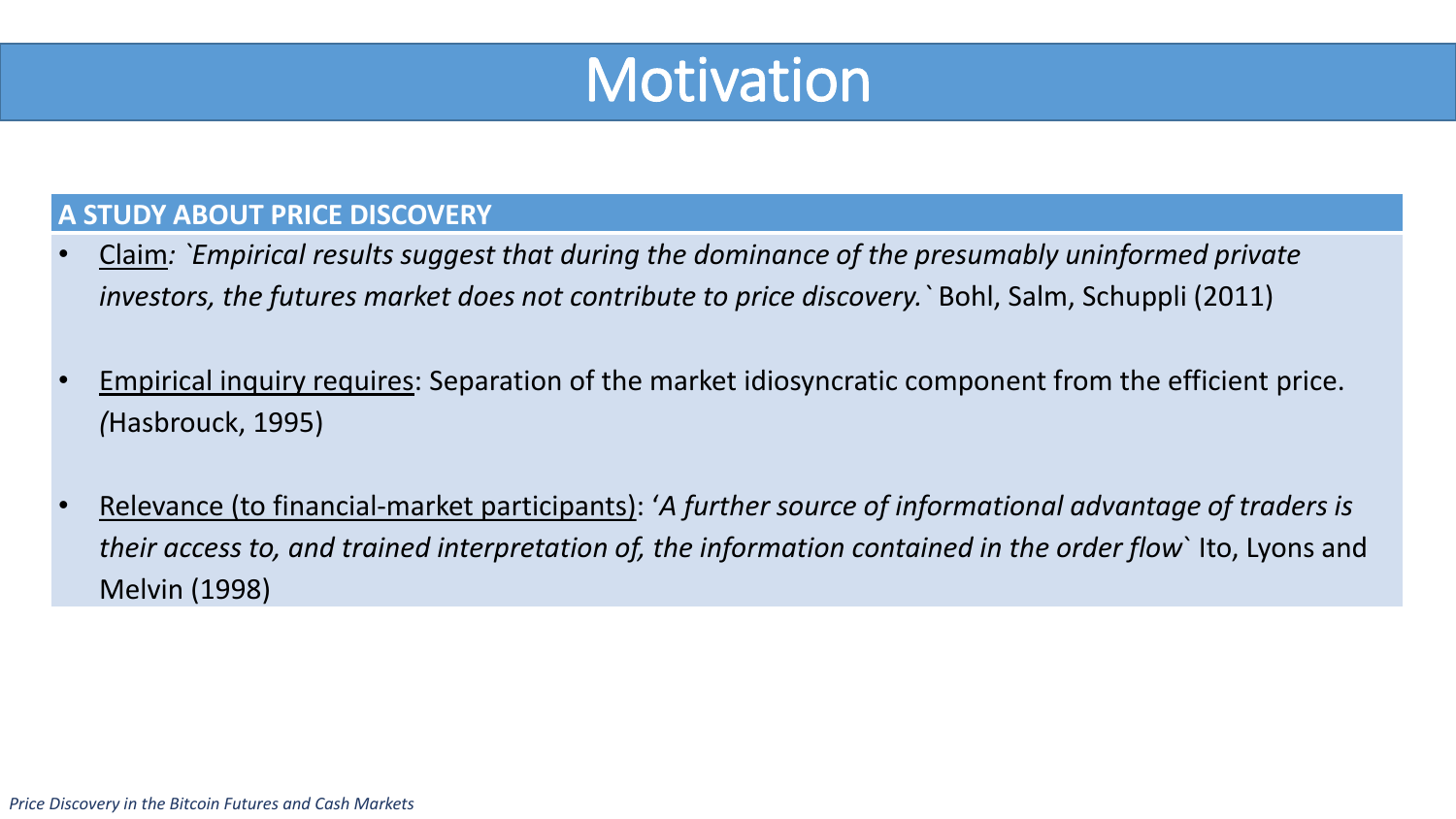

#### **A STUDY ABOUT PRICE DISCOVERY**

Bitcoin: "*The steady addition of a constant amount of new coins is analogous to gold miners expending* resources to add gold to circulation. In our case, it is CPU time and electricity that is expended. The incentive can also be funded with transaction fees. "..." Once a predetermined number of coins have entered circulation, *the incentive can transition entirely to transaction fees and be completely inflation free*" (Nakamoto, 2008)

- New futures market introduced for the first time
- The progress in the Bitcoin investing is being investigated
- Nature of the inefficiency present among the presence of uninformed investors.
- New time-series data on Bitcoin futures prices since inception, used for the first time in the literature, combined with data from 4 main exchanges for the spot market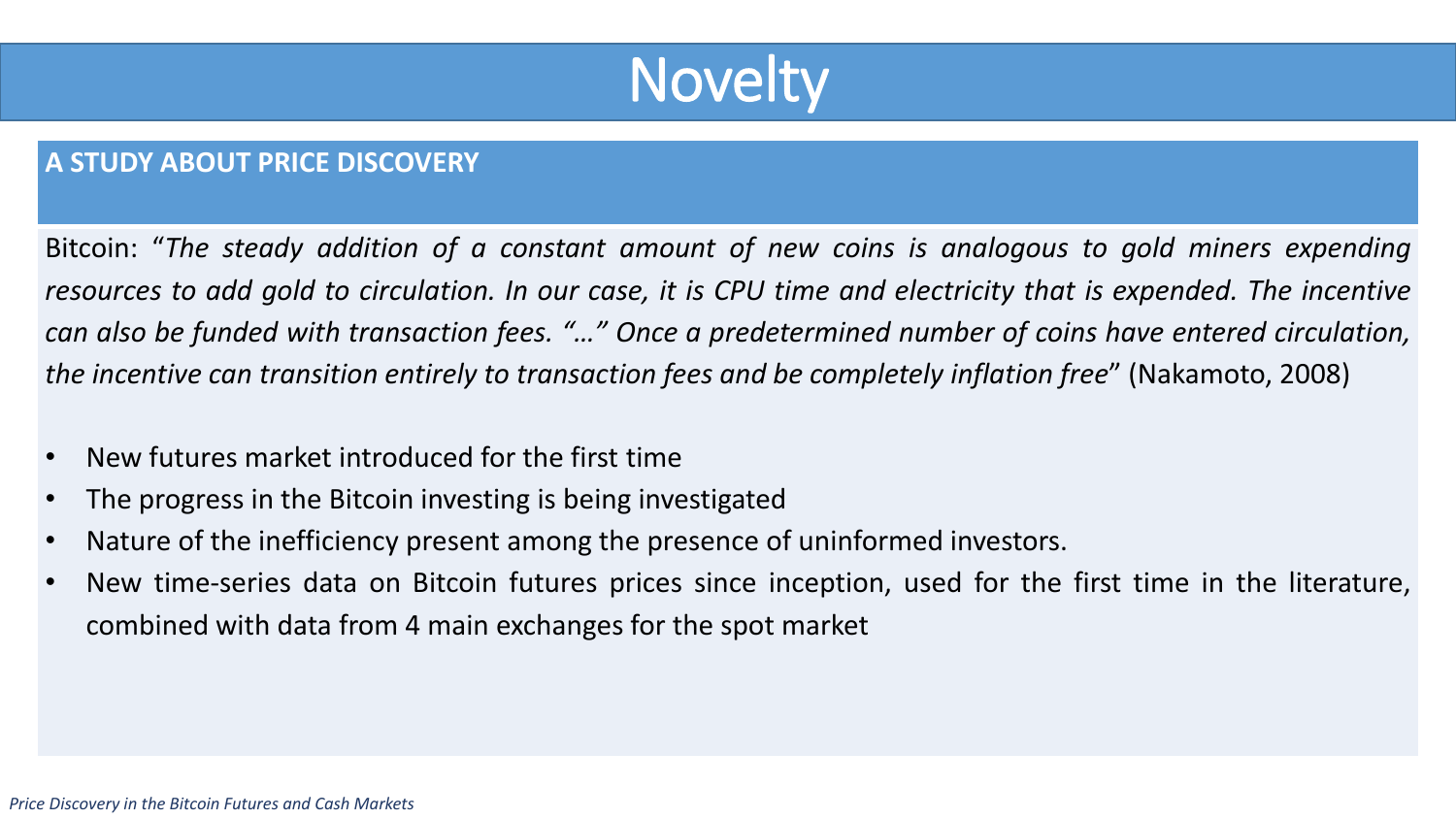

|                                          | <b>AREA OF STUDY AND METHODS A STUDY ABOUT PRICE DISCOVERY</b>                                                                                                                                                                                                                                                                                                                                                                                      |
|------------------------------------------|-----------------------------------------------------------------------------------------------------------------------------------------------------------------------------------------------------------------------------------------------------------------------------------------------------------------------------------------------------------------------------------------------------------------------------------------------------|
| Methodology – Empirical<br>investigation | Using time series methodologies developed by Engle and Granger (1987),<br>Johansen (1991), Hasbrouck (1995), Gonzalo and Granger (1995).<br><b>Granger causality test</b><br>Cointegration analysis<br>VECM model on log prices:<br>Information Share (IS), covariance of innovations<br>Component Share (CS), error correction coefficient<br>(Supportive tests: Information Criteria, ADF, Durbin Watson and Impulse<br><b>Response Function)</b> |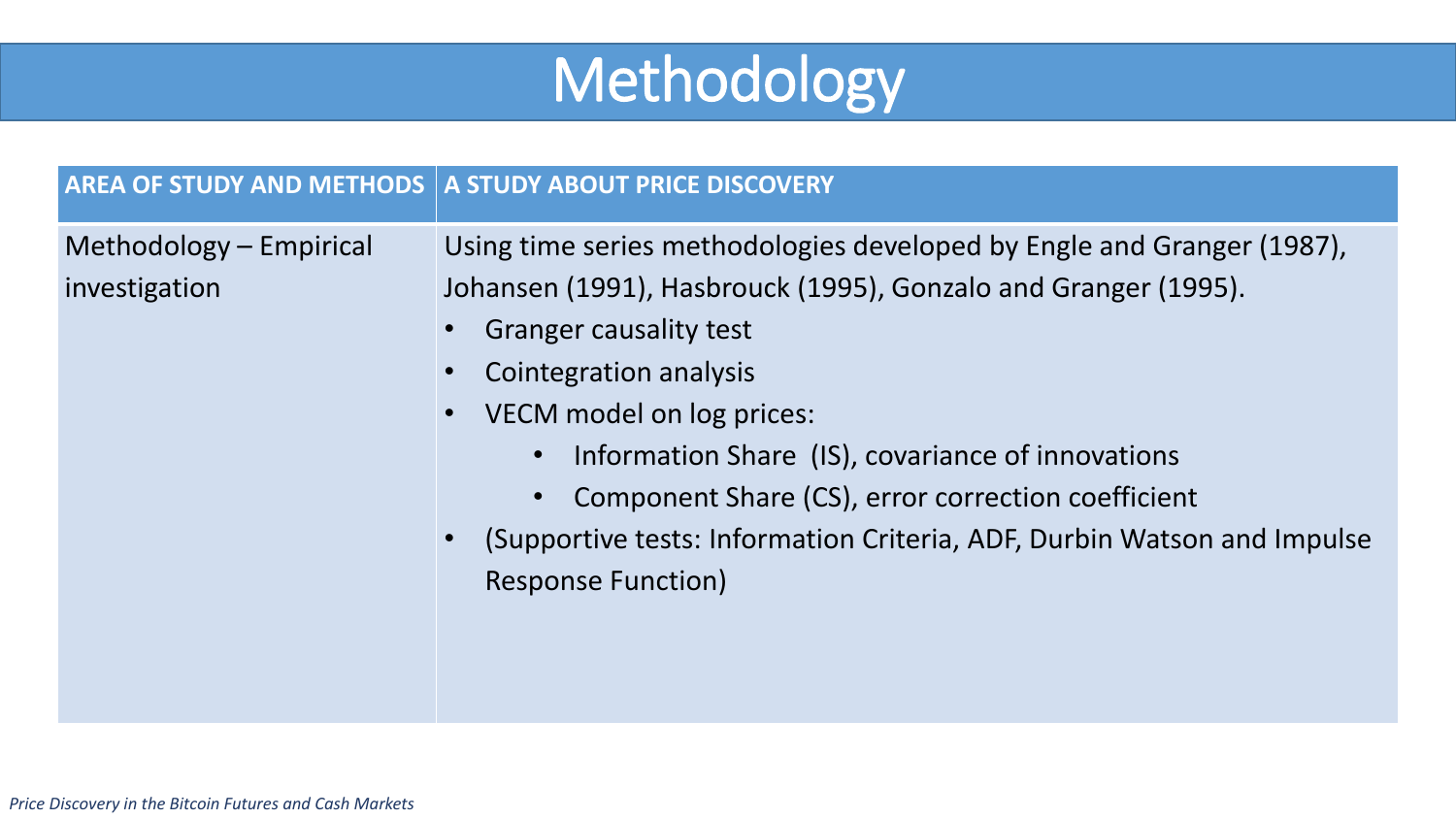

#### **Price discovery**

Two most notable price discovery models, Information Share and Component Share utilise the Vector Error Correction Model

$$
\varDelta Y_t = \mu + \varPi Y_{t-1} + \sum_{i=1}^k A_i \varDelta Y_{t-i} + \varepsilon_t
$$

 $\triangleright$  Model is extended with measuring the impact to the common factors.

➢ Nevertheless, the IS and CS models definition of price discovery differ and thus the utilisation of VECM components.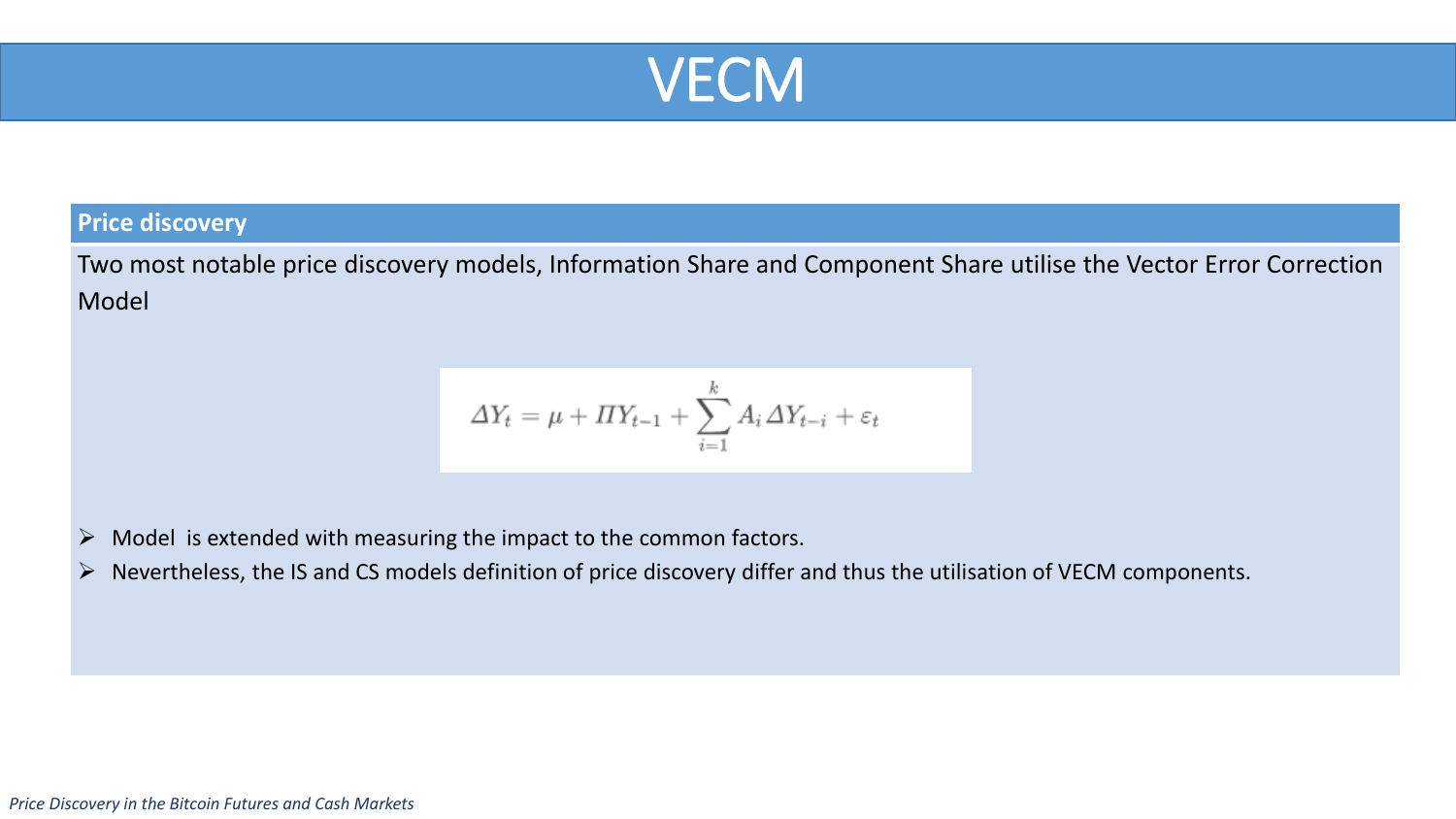## Information Share (IS)

#### **Price discovery**

Relative contribution to the variance of the innovation in the efficient price is taken as the contribution to price discovery by a particular market.

Firstly, IS transforms the VECM into a vector moving average (VMA) model:

 $\varDelta Y_t = \varPsi(L)\varepsilon_t$ 

Where  $Y_t$  is the vector of the bivariate price series;  $\varepsilon_t$  is a vector of serially uncorrelated innovations with covariance matrix  $\Omega$ .  $\psi$  is a common row vector in the impact matrix which is the sum of the moving average coefficients. Ψ(*L*) and Ψ*\** (*L*) are matrix polynomials in the lag operator *L*.

$$
Y_t = \iota \psi \left( \sum_{i=1}^t \varepsilon_i \right) + \Psi^* \left( L \right) \varepsilon_t
$$

Common factor innovation is the increment,  $\psi \varepsilon_t$ , with variance *Var*( $\psi \varepsilon_t$ ) =  $\psi \Omega \psi^{\tau}$ . The proportion of *Var*( $\psi \varepsilon_t$ ) is attributable to the innovations in that market. Upon applying the Cholesky factorization of Ω = *FF<sup>T</sup>* to eliminate the contemporaneous relationship, where *F* is a lower triangular matrix, the information share is given as follows and will give maxima of variables depending of ordering of vectors – hence the need for :

$$
IS_j = \frac{\left([\psi\text{F}]_j\right)^2}{\psi\Omega\psi^T},\;\;j=1,2,\ldots,n,
$$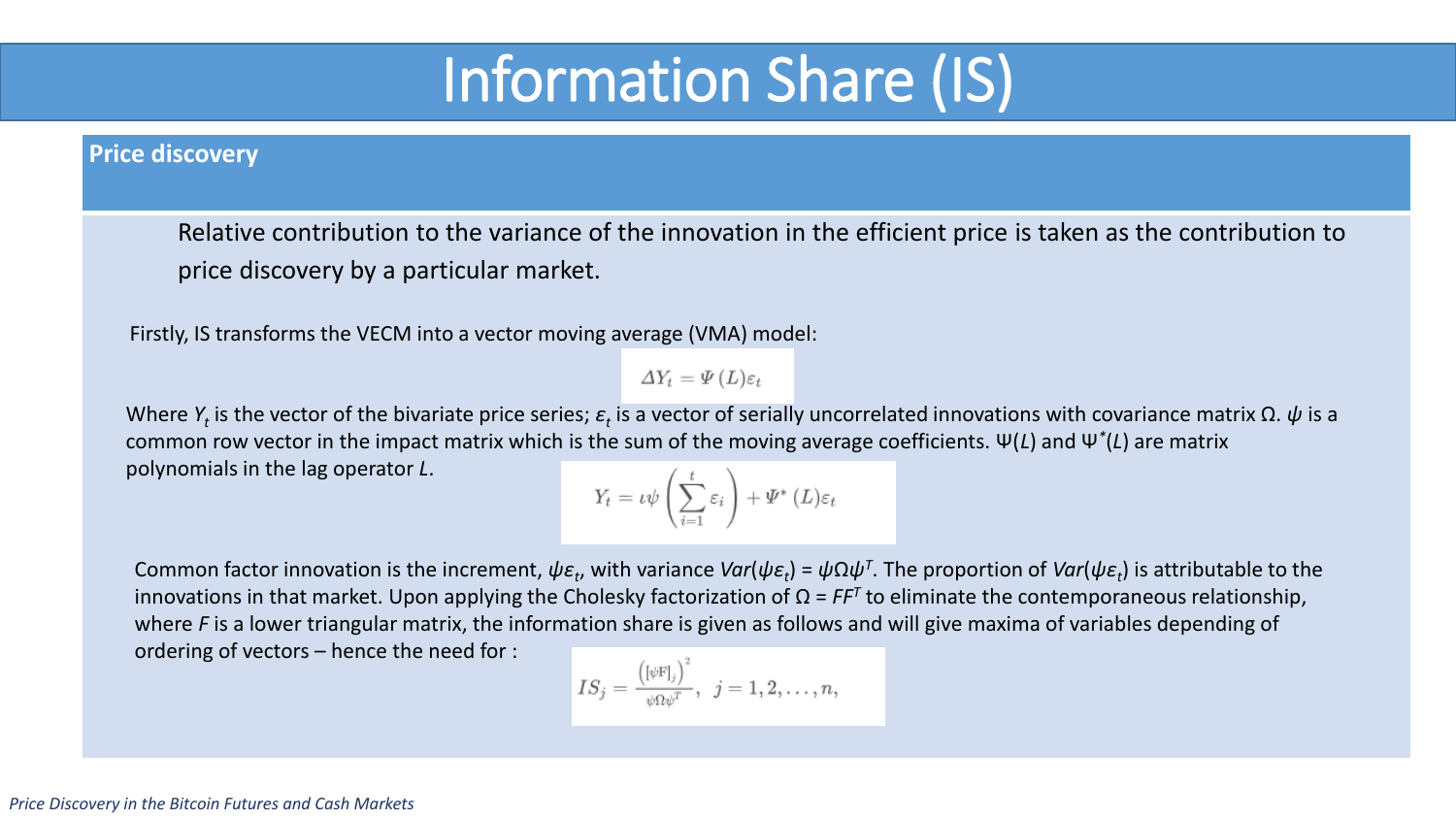## Component Share (CS)

#### **Price discovery**

The CS model measures the contribution to the efficient price for each market, where the contribution is defined as a function of the error correction coefficients of the markets.

 $Y_t = f_t + G_t$ 

$$
f_t = \Gamma^T Y_t = (\alpha^T \mathstrut_{\perp} \beta \mathstrut_{\perp})^{-1} \alpha^T \mathstrut_{\perp} Y_t,
$$

Where  $f_t$  is the common factor and  $G_t$  is the transitory component that has no permanent impact on  $Y_t$ . The CS model decomposes the efficient price  $f_t$  into a linear combination of the prices:  $f_t$  =  $\Gamma^7Y_t$  =  $(\alpha^7\llcorner\, \beta\llcorner)^ ^1\alpha^7\llcorner\, Y_t$ , where  $\Gamma$ is the common factor coefficient vector. Г is normalized and the sum of its components is equal to 1.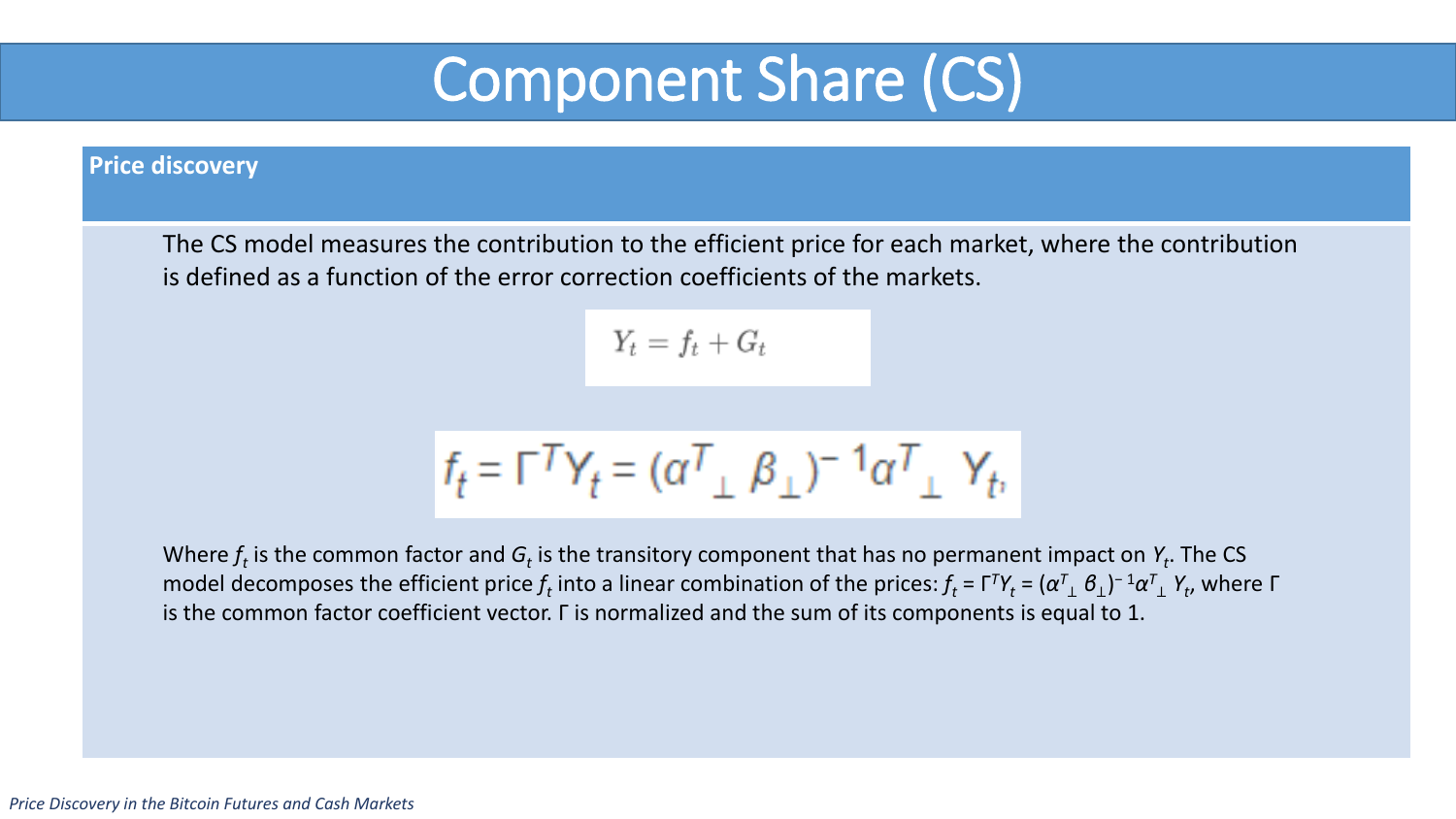## Data and Correlation

|                                  | 1 min  | 5 min  | 15 min | <b>30 min</b> | 1 hour | 1 day |
|----------------------------------|--------|--------|--------|---------------|--------|-------|
| <b>Correlation of</b><br>returns | 0.681  | 0.691  | 0.773  | 0.804         | 0.829  | 0.796 |
| <b>Observations</b>              | 87,865 | 28,427 | 10,254 | 5,236         | 2,630  | 122   |

- Correlation of returns of CBOE Bitcoin Futures and Coindesk Bitcoin Index (spot).
- Sample is taken during the CBOE futures trading hours between 13/12/2017-13/06/2018. Futures do not trade during the weekend or during the daily 15 minutes settlement period. Bitcoin exchanges are open to trade 24/7.
- Mid-quotes.
- Price correlation is around 0.997 for the different time frequencies.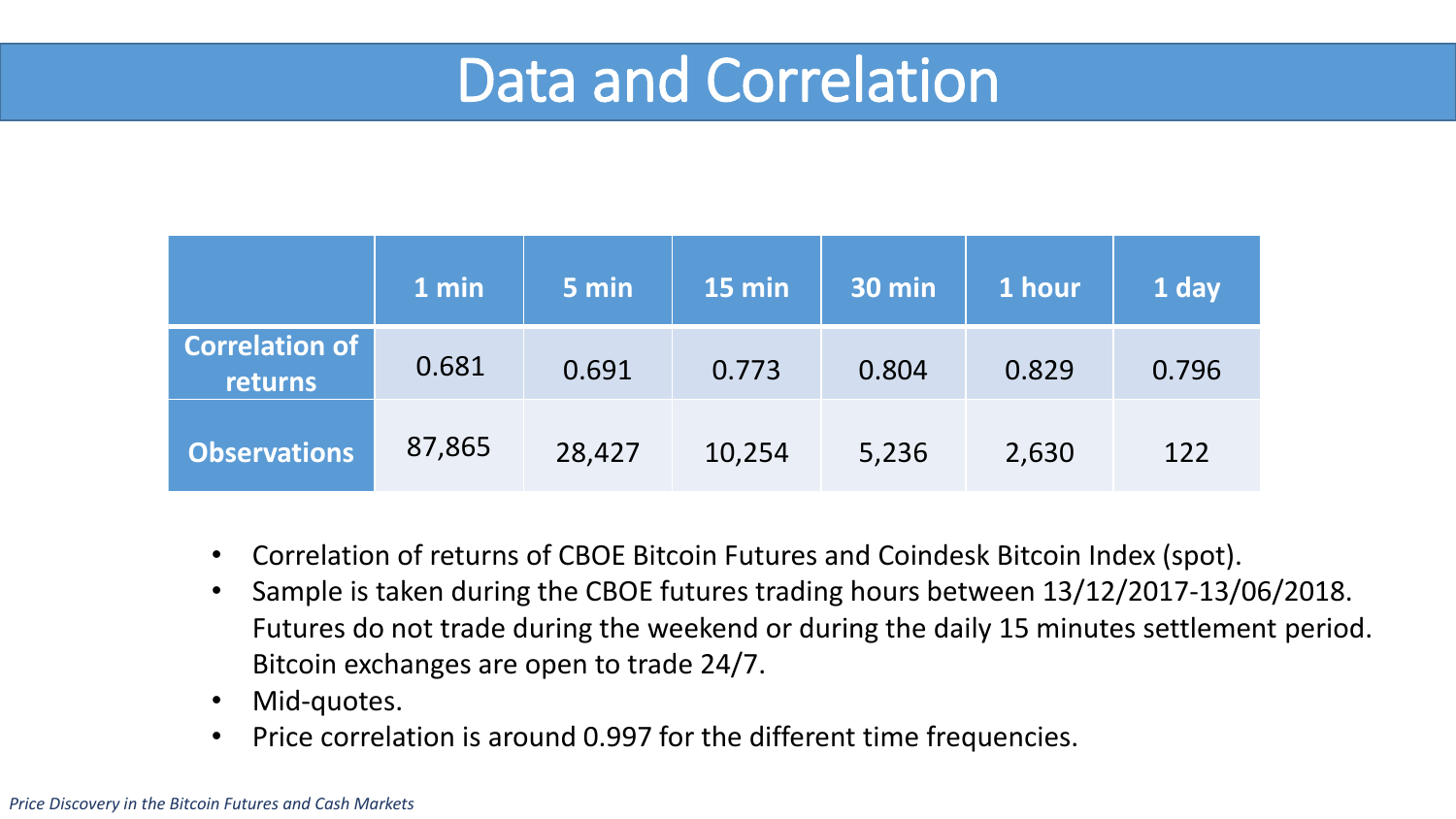### Descriptives -1 minute level data



**Blue**: Bitcoin cash market Index, 1-minute level data from Coindesk. **Red**: represents the CBOE Bitcoin Futures Prices.

#### $\triangleright$  The market places appear to be cointegrated.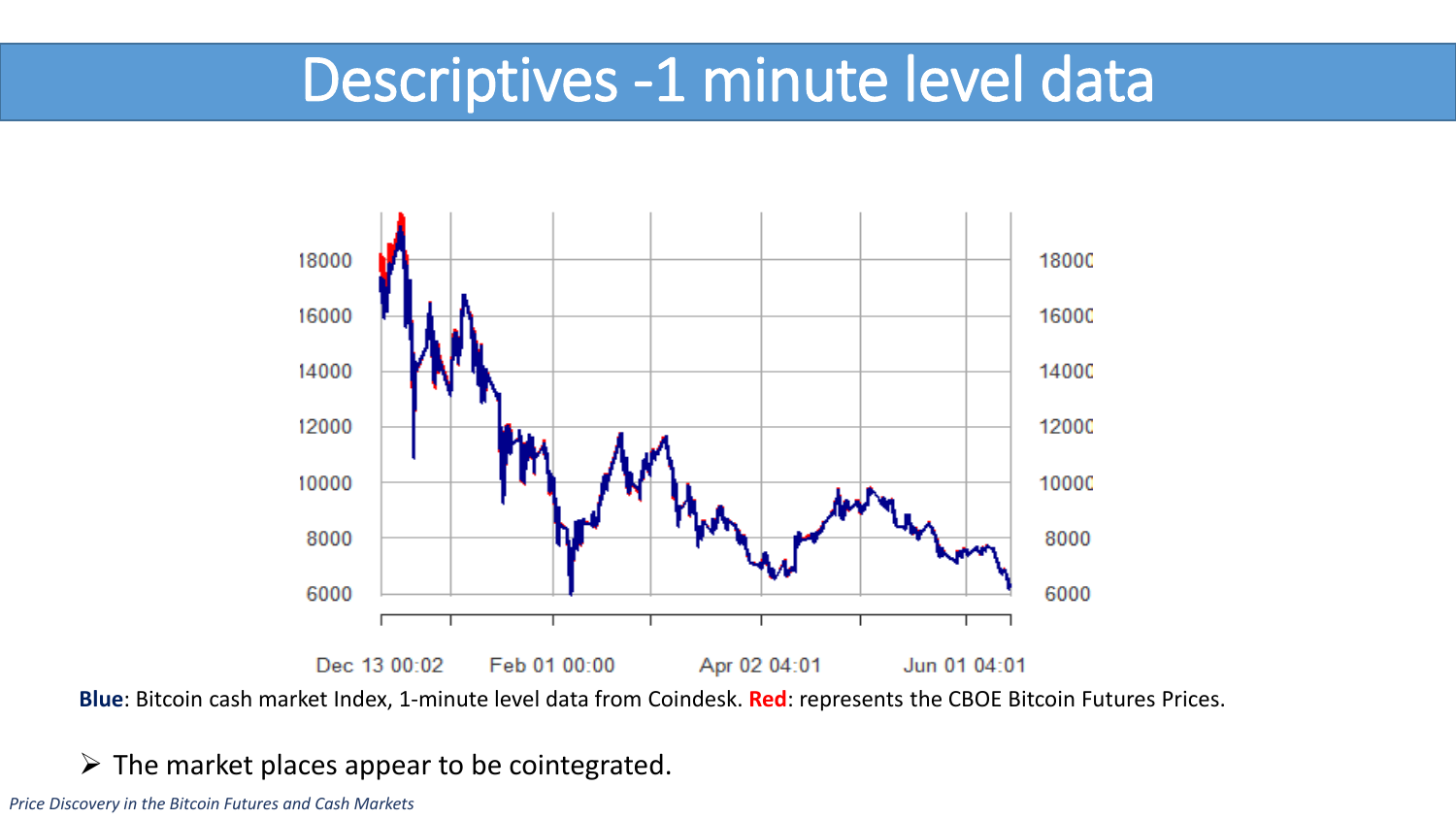## Cointegration

| <b>JOHANSEN COINTEGRATION</b>                        | 1 min               | 5 min               | 15 min              | <b>30 min</b>       | 1 hour              | 1 day $*$           |  |  |  |
|------------------------------------------------------|---------------------|---------------------|---------------------|---------------------|---------------------|---------------------|--|--|--|
| <b>Trace Test Result</b>                             | $Co-$<br>integrated | $Co-$<br>integrated | $Co-$<br>integrated | $Co-$<br>integrated | $Co-$<br>integrated | $Co-$<br>integrated |  |  |  |
| $r = 0$                                              | 765.5 ***           | $383.1***$          | 337.8 ***           | $177.2***$          | $148.6***$          | $50.7***$           |  |  |  |
| Critical value 5% = 17.95, Critical Value 1% = 23.52 |                     |                     |                     |                     |                     |                     |  |  |  |
| $r=1$                                                | 4.5                 | 4.4                 | 4.2                 | 4.3                 | 4.5                 | 3.86                |  |  |  |
| Critical value 5% = 8.18, Critical Value 1% = 11.65  |                     |                     |                     |                     |                     |                     |  |  |  |
| Lags<br>(simplest model by AIC, BIC and HQ)          | 20                  | 15                  | $\overline{7}$      | $\overline{7}$      | 5                   | $\overline{2}$      |  |  |  |
| <b>Observations</b>                                  | 87,865              | 28,427              | 10,254              | 5,236               | 2,630               | 122                 |  |  |  |

➢ Statistics show cointegration of Bitcoin spot and futures log price series. The log prices were tested for non-stationarity with the ADF test.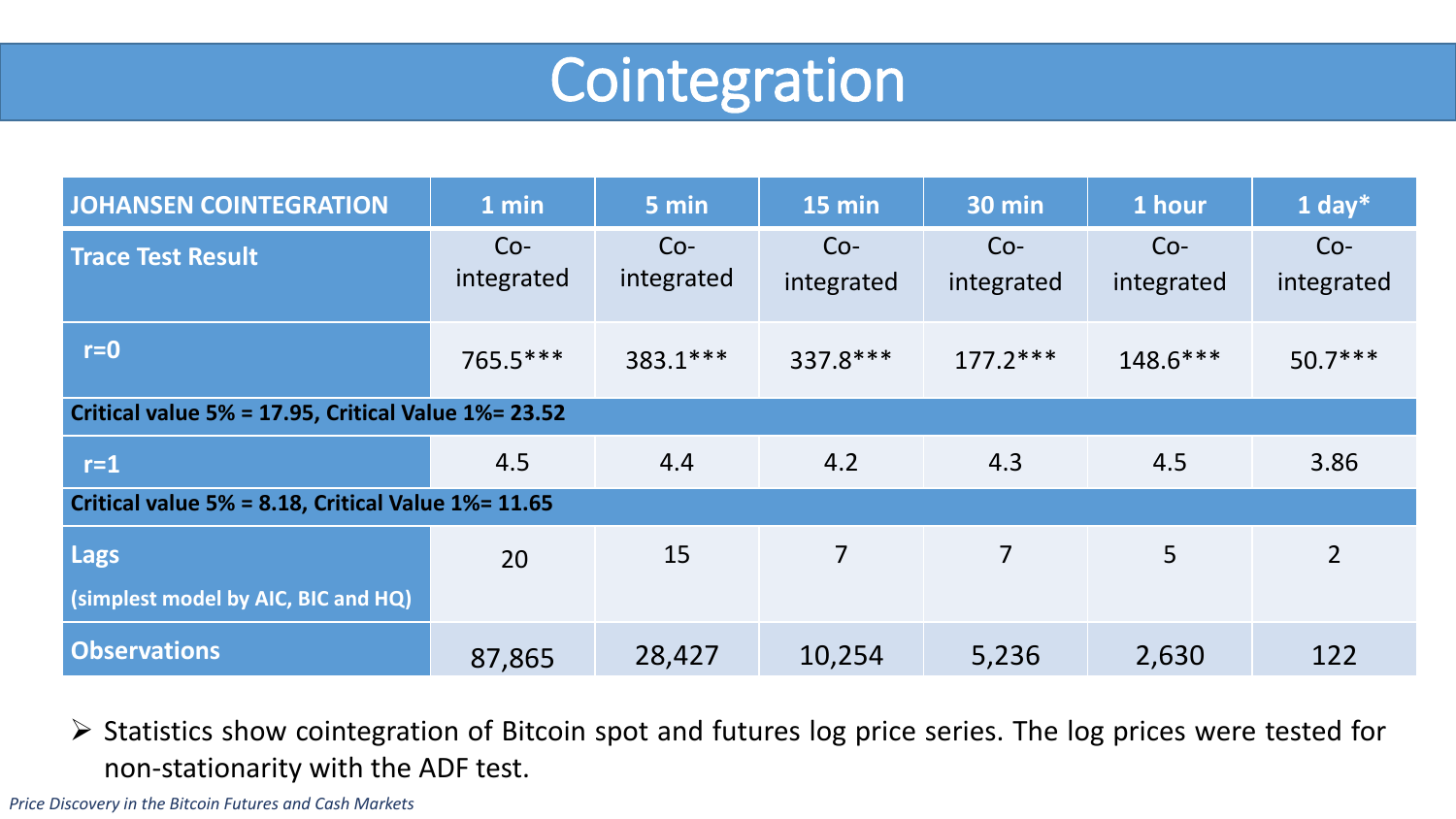

| p-value test                              | 1 min   | 5 min                          | 15 min                          | <b>30 min</b>                   | 1 hour                           | 1 day $*$                       |
|-------------------------------------------|---------|--------------------------------|---------------------------------|---------------------------------|----------------------------------|---------------------------------|
| <b>INDEX do not Granger cause FUTURES</b> | (0.000) | (0.352)<br>Does not<br>G-Cause | (0.213)<br>Does not G-<br>Cause | (0.479)<br>Does not G-<br>Cause | (0.5877)<br>Does not G-<br>Cause | (0.413)<br>Does not G-<br>cause |
| <b>FUTURES do not Granger cause INDEX</b> | (0.000) | (0.000)                        | (0.000)                         | (0.000)                         | (0.000)                          | (0.000)                         |
| <b>Lags</b>                               | 15      | 10                             | 11                              | $\overline{7}$                  | $\overline{7}$                   | $\overline{2}$                  |
| <b>Observations</b>                       | 87,865  | 28,427                         | 10,254                          | 5,236                           | 2,630                            | 122                             |

➢ The futures markets appear to be Granger Causing Bitcoin exchange markets.

 $\triangleright$  Lead-lag – cause and causality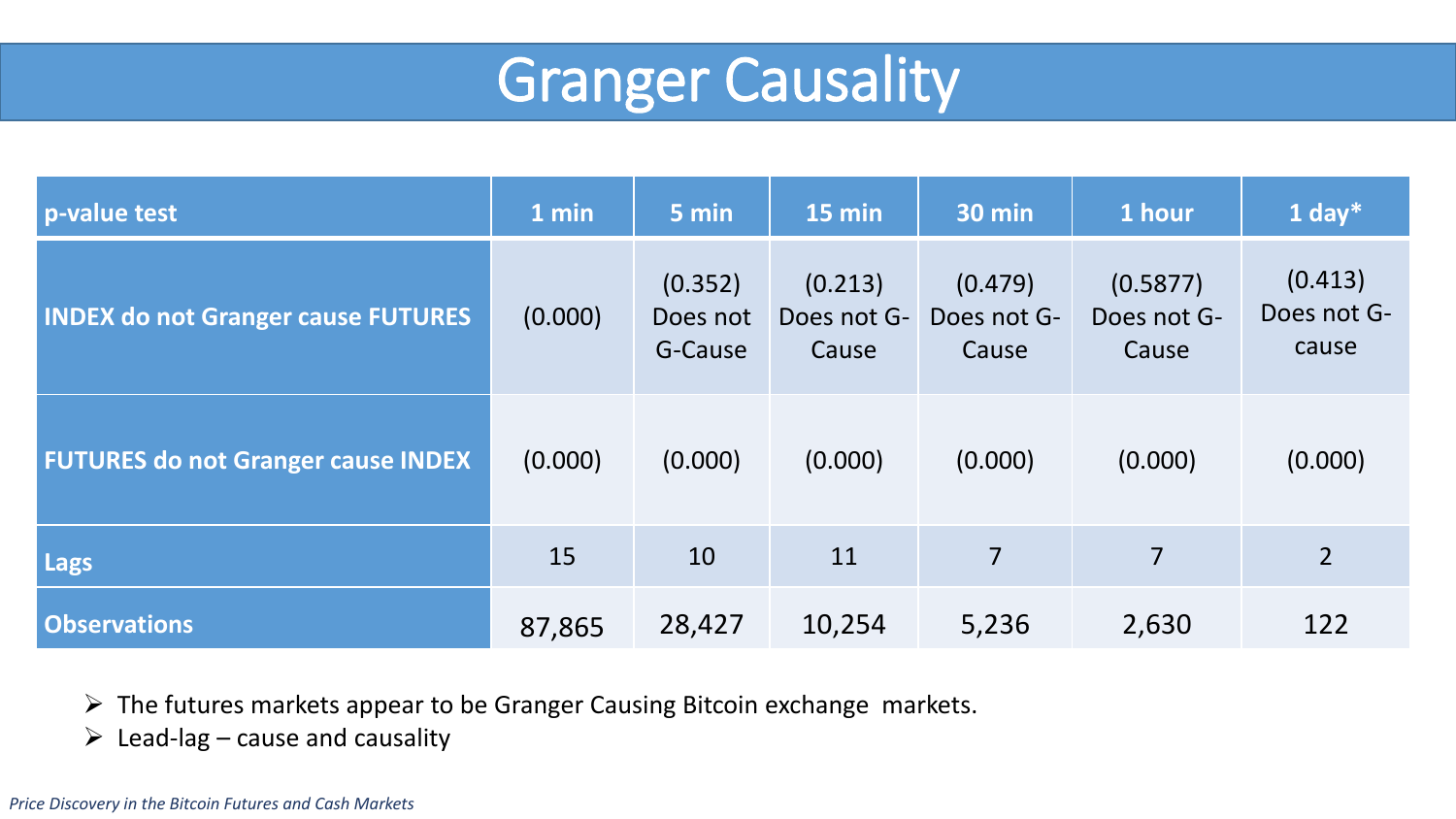### Preliminary findings: Noise trading and hedgers

|                                  | 1 min  | 5 min  | 15 min         | <b>30 min</b>  | 1 hour          | 1 day $*$      |
|----------------------------------|--------|--------|----------------|----------------|-----------------|----------------|
| <b>INFORMATION SHARE (aveg.)</b> |        |        |                |                |                 |                |
| <b>FUTURES</b>                   | 65.6%  | 65.7%  | 62.6%          | 62.5%          | 61.5%           | 58.5%          |
| <b>INDEX</b>                     | 34.4%  | 34.3%  | 37.4%          | 37.5%          | 38.5%           | 41.5%          |
| <b>COMPONENT SHARE</b>           |        |        |                |                |                 |                |
| <b>FUTURES</b>                   | 81.3%  | 89.7%  | 94.1%          | 98.1%          | 95%             | 87.5%          |
| <b>INDEX</b>                     | 18.7%  | 10.3%  | 5.9%           | 1.9%           | 5%              | 12.5%          |
| <b>Lag</b>                       | 20     | 15     | $\overline{7}$ | $\overline{7}$ | $5\overline{)}$ | $\overline{2}$ |
| <b>Observations</b>              | 87,865 | 28,427 | 10,254         | 5,236          | 2,630           | 122            |

- $\triangleright$  The CS model does not consider the transitory element, which implies a more prevalent noise trading in the spot market.
- ➢ Natural 'long holders` or hedgers: the miners up to 1800 new Bitcoins are created per a day until 2020.
- $\triangleright$  Bitcoin live spot data accessible readily at any exchange. Futures live data through brokerages.
- $\triangleright$  Informed traders explaining the futures leading with lower volumes. It has been a short trade.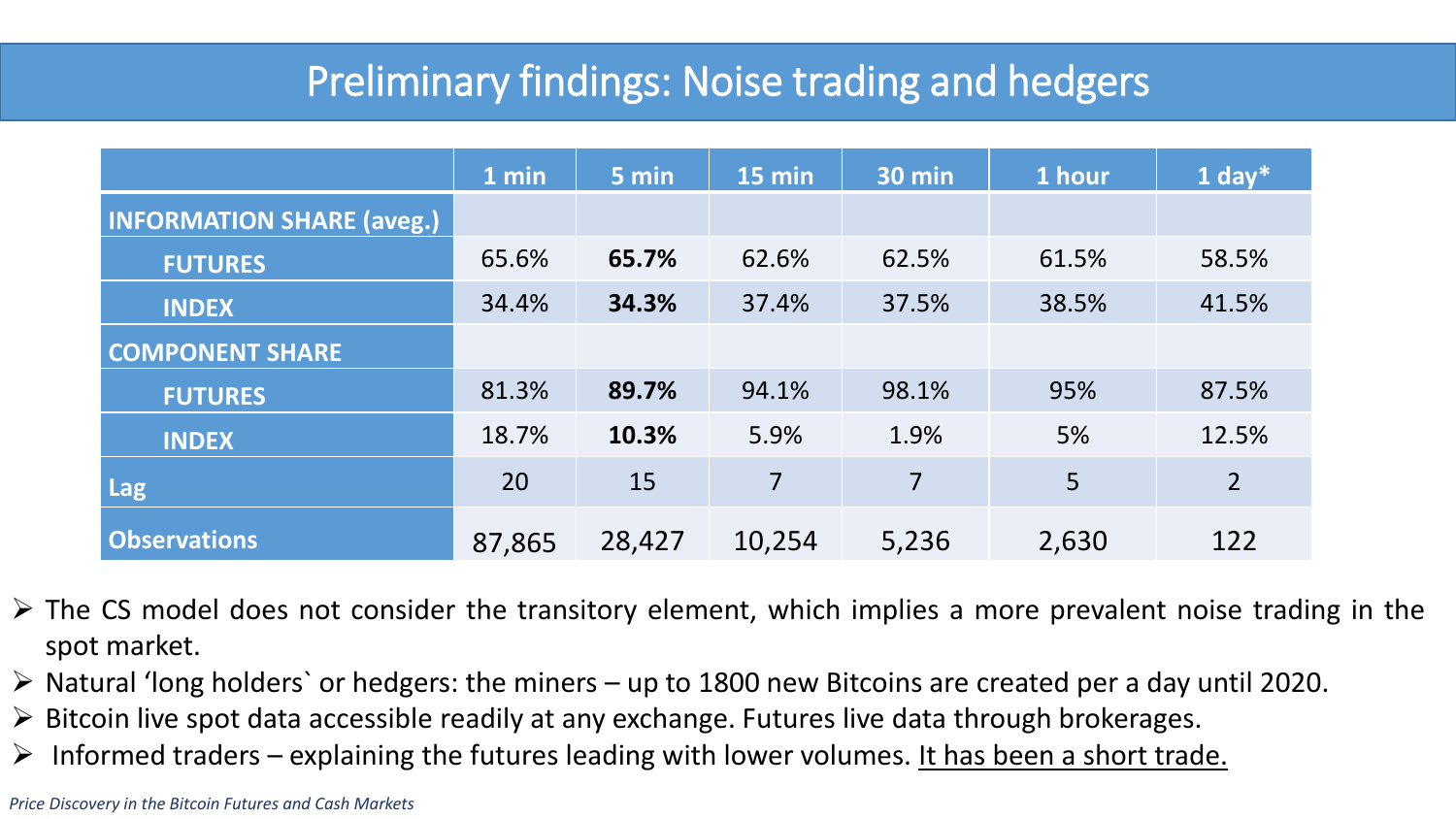## Development of price discovery



1-Minute Weekly Boostrapped - Component Share